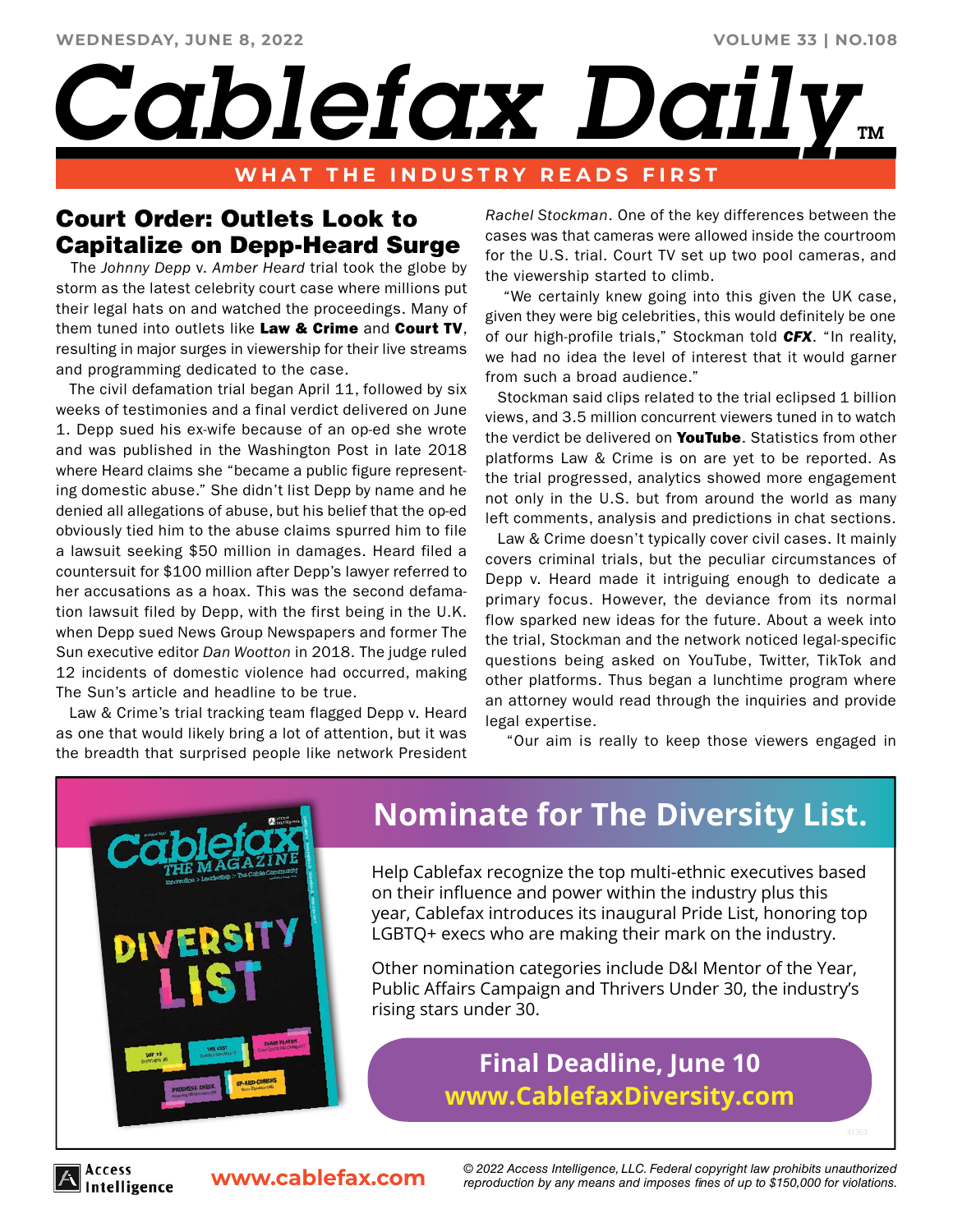trials," Stockman said. "We know they have a high interest in celebrity legal news, so we've been putting out a lot of content regarding that. But I think also opening a lot of these viewers' eyes to trials that have never kind of been trial watchers before [or] have been interested in the criminal justice system … I think we have been and will continue to keep them engaged in watching trials."

 Court TV enjoyed similar success. The network had over 500,000 viewers for the verdict—the most since it relaunched in 2019—and was one of the highest-rated TV networks among broadcast and cable during the 3:15pm-3:30pm window. Court TV's coverage of Depp v. Heard helped enlarge daily streaming hours by more than five times, and the network isn't stopping with the final verdict. Legal correspondent *Chanley Painter* will interview Depp's attorney *Ben Chew*, which will appear on "Closing Arguments with *Vinnie Politan*" at 8pm on Wednesday.

 "We were very nimble with our programming," Head of Court TV *Ethan Nelson* said. "When we saw the interest in the trial, we just went live … For the final week or weekand-a-half, we encored the testimony overnight."

 Now for Nelson and his team, it is all about keeping the momentum up and ensuring they can retain at least some of the viewership they've seen in the past few months. While not every case will have celebrities at its core, Court TV hopes that the way it covers trials will continue to resonate. "Making sure that we do what we did in Depp, which is bring people the front-row seat to these big trials and provide them with insightful and incisive analysis," he said.

#### **FCC WELCOMING VISITORS ONCE MORE**

The FCC is reopening for business... sort of. Starting Thursday, visitors who adhere to the FCC's security process and COVID-19 safety protocols will be allowed into the agency's new headquarters if they have a scheduled meeting with FCC staff. The FCC's open meeting in July will be the first since the start of the COVID-19 pandemic to allow in-person media and public attendance. The news came during the Commission's June open meeting, during which the four-commissioner panel voted to begin an information gathering process examining the possible current and future needs, uses and impacts of offshore wireless spectrum use. The Notice of Inquiry also asks for comment on various spectrum rights models and what license assignment mechanisms could work best when it comes to offshore operations. The Commission also proposed rules for collecting data on the price and subscription rates of broadband received by households enrolled in the Affordable Connectivity Program. The NPRM asks for comments on data to be collected as well as timing of the collection,

The*WHO* and the*WHY* CFX's spotlight on recent new hires & promotions

BEN



Grad 3 THINGS TO KNOW SVP, HEAD OF STRATEGIC PARTNERSHIPS AND OPERATIONS **FUBOTV** 

- Ben was named SVP, Head of Strategic Partnerships and Operations for FuboTV, where he'll be responsible for developing and leading external partnerships and internal crossfunctional initiatives for Fubo. His role also entails driving new revenue streams and accelerating the company's path to profitability.
- Prior to joining Fubo in 2017 as head of content strategy and acquisition, he was the head of content strategy and business development for Verizon/FIOS. He was responsible for content acquisition on consumer platforms, affiliate relations, pricing, packaging and more. His experience in strategy also stems from roles at Fuse, Time Warner and Universal Music Group.
- Ben is a double-Ivy League graduate, holding a bachelor's degree in economics from Princeton and an MBA from the Wharton School of the University of Pennsylvania.

among other considerations. Separately, it proposes to collect information through the National Lifeline Accountability Database to ease some of the burdens placed on households and participating providers.

#### **NETFLIX BUYING ROKU?**

The rumor mill began spinning again Wednesday with Roku stocks skyrocketing more than 10% following reports that its employees are actively discussing a potential acquisition by streaming giant Netflix. *Business Insider* was the first to report on the rumblings. It's not the first time someone has been rumored to be eyeing a Roku buy (remember when **Comcast** was supposedly investigating an [acquisition](https://www.cablefax.com/distribution/will-they-or-wont-they-plenty-of-reactions-to-comcast-ma-rumors) last year?) and the investment community isn't convinced stakeholders should give the rumors a second thought. In an [appearance](https://www.cnbc.com/video/2022/06/08/netflix-acquiring-roku-would-be-absurd-says-lightsheds-rich-greenfield.html?__source=sharebar|twitter&par=sharebar) on **CNBC**'s "Squawk Box," Lightshed Partners co-founder *Rich Greenfield* called the rumor one of the most absurd he's ever heard. "Netflix owning hardware and basically prioritizing one hardware over the thousands of devices that Netflix runs on seems completely antithetical to everything *Reed Hastings* and *Ted Sarandos* have built over the last 20 years," he said. "Not to mention, Netflix's core business is not advertising and will never be advertising." A portion of the business

Cablefax Daily (ISSN 1069-6644) is published daily by Access Intelligence, LLC | www.cablefax.com | 301.354.2101 | Editorial Director: Amy Maclean, 301.354.1760, amaclean@accessintel.com | VP/Group Publisher, Cablefax and Cynopsis: Robbie Caploe, 917.974.0640, rcaploe@accessintel.com | Managing Editor: Sara Winegardner, 301.354.1701, swinegardner@accessintel.com | Associate Editor: Noah Ziegler, 301.354.1704, nziegler@accessintel.com | Director of Business Development, Cablefax: Ellen Kamhi, 917.626.5574, ekamhi@accessintel.com | Dir of Marketing: Kate Schaeffer, kschaeffer@accessintel.com | Production Manager: Joann Fato, jfato@accessintel.com | Kerry Smith, Divisional President, Marketing & Media Group, ksmith@accessintel.com | Group Subs/Subscription Questions, Client Services: 301.354.2101, clientservices@accessintel.com | Annual subscription price: \$1,799.00/year | Access Intelligence, LLC, 9211 Corporate Blvd., 4th Floor, Rockville, MD 20850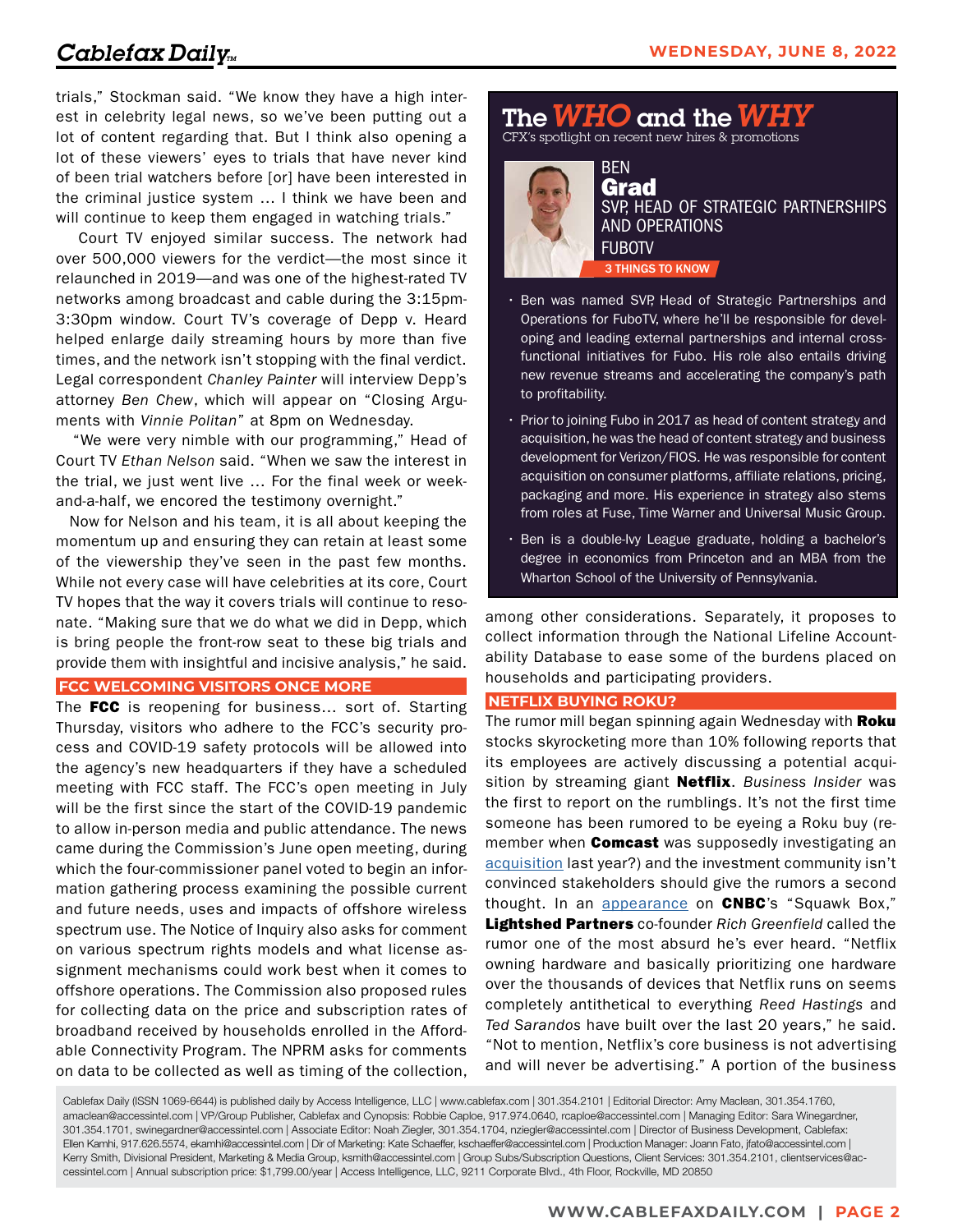will shift to advertising as Netflix looks to introduce an ad-supported tier to its platform by the end of the year, but subscription revenue will continue to dominate the bottom line, Greenfield added.

#### **CABLE CENTER HONORS DANIELS, ESSER**

The Cable Center revealed Wednesday that late cable television pioneer *Bill Daniels* has been named the recipient of the 2021 Bresnan Ethics in Business Awards. Former Cox Communications President/CEO *Pat Esser* has been named the recipient of the 2022 award. The honors will be presented at the 25th annual Cable Hall of Fame celebration on September 15 at the Ziegfeld Ballroom in New York City.

#### **VERIZON KEEPS COMMITTING TO DIGITAL INCLUSON**

**Verizon** celebrated 10 years of Verizon Innovative Learning on Wednesday. The program, an education initiative focused on breaking down barriers of digital inclusion, has dedicated \$1 billion in market value to support digital equity over its lifetime. Verizon plans to expand the initiative this fall, equipping 50 more Title I schools in 11 cities with devices and up to four years of data. It will also launch 50 learning labs in Title I schools later this year, offering students access to emerging technology like VR and 3D printing stations. Additionally, on Tuesday, Verizon Foundation pledged \$3 million in support to eight NYC nonprofits supporting STEM education, digital access and online earning. The distribution of those funds began in 2020 and will continue through 2023.

#### **ZIPLY BUYING EASTERN OREGON NET**

Ziply Fiber agreed Tuesday to acquire Eastern Oregon Net (EONI). EONI, one of Oregon's longest-serving providers, primarily offers fiber internet, fixed wireless and voice solutions for residential and business customers in Baker, Union and Wallowa counties. The acquisition should close later this year, and current EONI customers shouldn't experience any immediate changes to their service. Ziply Fiber and EONI plan to merge their network infrastructure to deliver greater redundancy and reliability, as well as deliver faster speeds through Ziply's multi-gig plans.

#### **PLUME WELCOMES THREE TO BOARD**

Former Comcast CTO *Tony Werner*, former Medalia EVP/ CFO *Roxanne Oulman* and Informed.IQ Executive Chair *Magdalena Yesil* are the latest appointments to Plume's board. The independent directors join Plume after a strong 2021 for the company where it raised \$540 million across two rounds of funding from Insight Partners and Softbank Vision Fund 2.

#### **PLUTO TV HEADING NORTH**

Pluto TV is coming to Canada this fall through a partnership with **Corus Entertainment**. Corus will act as the service's ad representative in Canada and Pluto TV will offer a curated slate of Corus originals and library content in its channels.

#### **AMC, AD COUNCIL TOGETHER FOR STEM**

AMC Networks Content Room and the Ad Council have partnered on a series of PSAs focused on girls in STEM and encouraging young women and trans and non-binary youth to become interested in those fields. The TV spots and social videos, to be shown on TikTok and Instagram, feature behind-the-scenes talent from "The Walking Dead." The content will be featured on AMC Networks' linear channels and digital platforms, on The Walking Dead's social media channels and as part of the Ad Council's national "She Can STEM" campaign.

#### **WOW! BOLSTERS FLORIDA OPERATIONS**

**WOW!** is adding more support to its operations in Florida as it works to complete its greenfield expansion within the state. The provider acquired a field operations and warehouse facility that will support both the Seminole County and Orange County markets. It also promoted *Michael Healy* to Director, Government Affairs with a focus on WOW!'s greenfield markets. *Artney Dennis* will relocate to the Central Florida region to serve as Operations Manager for those greenfield markets.

#### **FRONTIER, MYBUNDLE.TV SHAKE HANDS**

Frontier Communications is teaming up with MyBundle. TV to offer existing and new customers with free personalized streaming service discovery tools. MyBundle.TV assists customers in finding the streaming services they need through the use of a survey and helps them easily sign up for those services.

#### **PROGRAMMING**

IFC greenlit original comedy drama series "SisterS." IFC and **Sundance Now** hold the U.S. rights to the series while **Crave** has it in Canada and RTE will distribute it in Ireland. **Fremantle** will handle distribution in all other territories. -Fox Weather signed meteorologist *Michael Estime* an on-air host. He'll join the network in New York City on June 20. – "Silos Baking Competition" will premiere simultaneously on Magnolia Network and Food Network on Sunday at 8pm ET and stream the same day on **discovery+**.

#### **PEOPLE**

*Sowmyanarayan Sampath* has been elevated to EVP/CEO, Verizon Business, effective July 1. He'll succeed *Tami Erwin*, and she'll transition into the role of Strategic Advisor to the CEO until the end of 2022. Sampath joined Verizon in 2014 and serves as Chief Revenue Officer, Verizon Business. He's also spent time as SVP, Business Transformation and as Chief Product Officer for the Consumer and Enterprise businesses. – *Christopher Malone* is joining Allen Media Group as EVP/Head, Corporate Development. He'll lead M&A efforts as well as corporate strategic initiatives across capital markets, private equity and credit. Malone most recently served as a Principal at **Stellex Capital Management** and was a Director at Brightwood Capital before that.